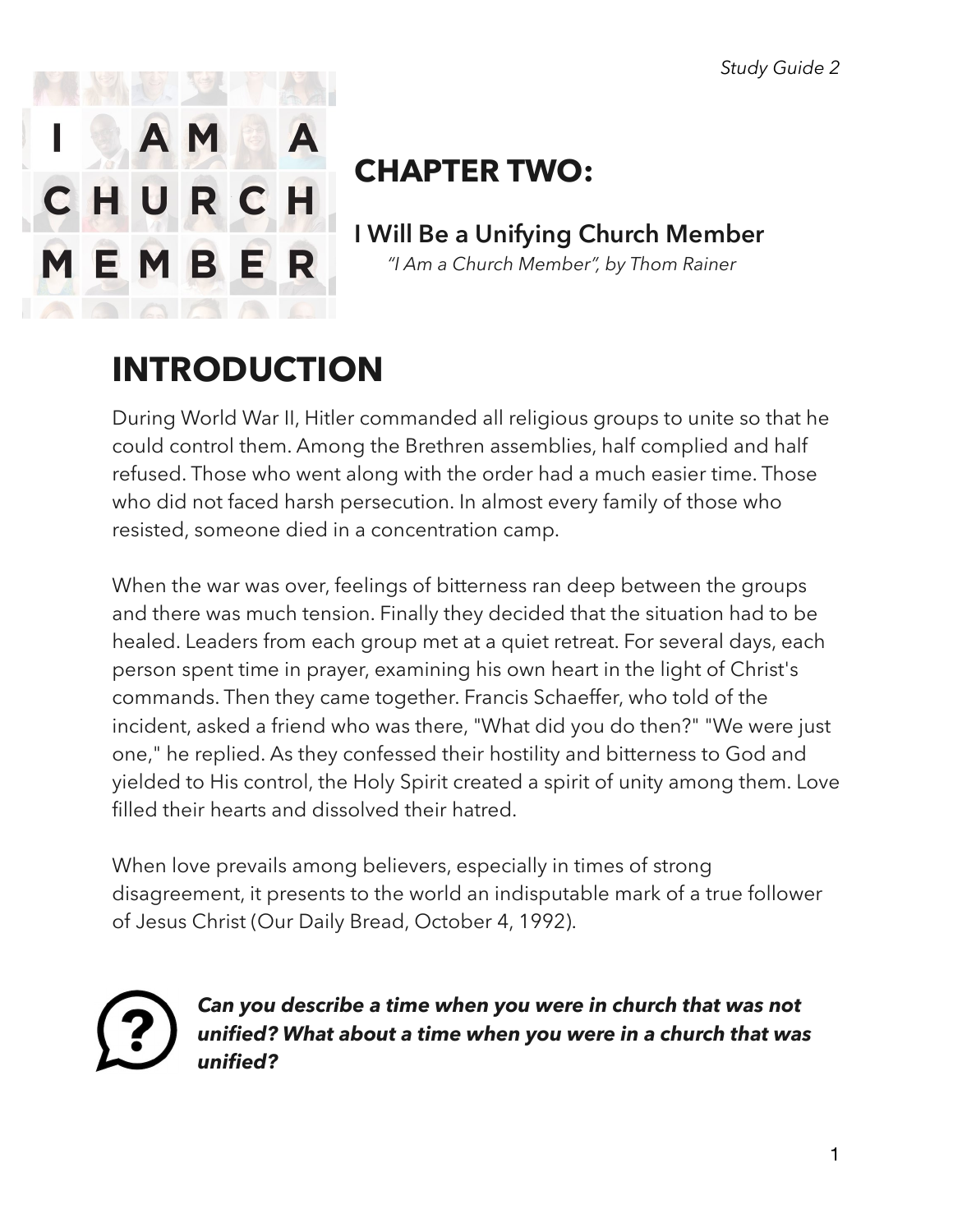# **LESSON SUMMARY**

In this session, we will see that Scripture emphasizes that church members have a responsibility to create and maintain unity within the church. We will discuss the various ways to create and maintain unity as well as concerns that threaten unity within the church. Ultimately, unity in the church will impact the culture around us. Rainer wrote:

*"God desires for Christians to get along. In fact, He is emphatic about it. Jesus was clear when He said: 'By this all people will know that you are My disciples, if you have love for one another' (John 13:35). Did you get that? The world will know if we are Christians or not by the way we who are believers act toward one another."* 

### **1. Unity Is Not Optional In The Church**

Most of us have been involved in churches where, at some point in time, unity was not present. It may have been during a church split or a business meeting but we have seen fellow believers act like...well, let's just say they weren't acting like Jesus! This breaks the very heart of God because His church should be characterized by love and unity.

One of the greatest pictures of unity in the church can be found in the book of Ephesians. Consider Paul's words in **Ephesians 1:15-16**:

*15 For this reason, because I have heard of your faith in the Lord Jesus and your love toward all the saints, 16 I do not cease to give thanks for you, remembering you in my prayers…* 

Churches can be known for many things but we see in this passage that the church in Ephesus was characterized by love and unity. In fact, Paul wrote that their "faith in the Lord Jesus" and their "love for all the saints" was being talked about all over. The love and unity in the church was so extraordinary that people could not help but talk about it!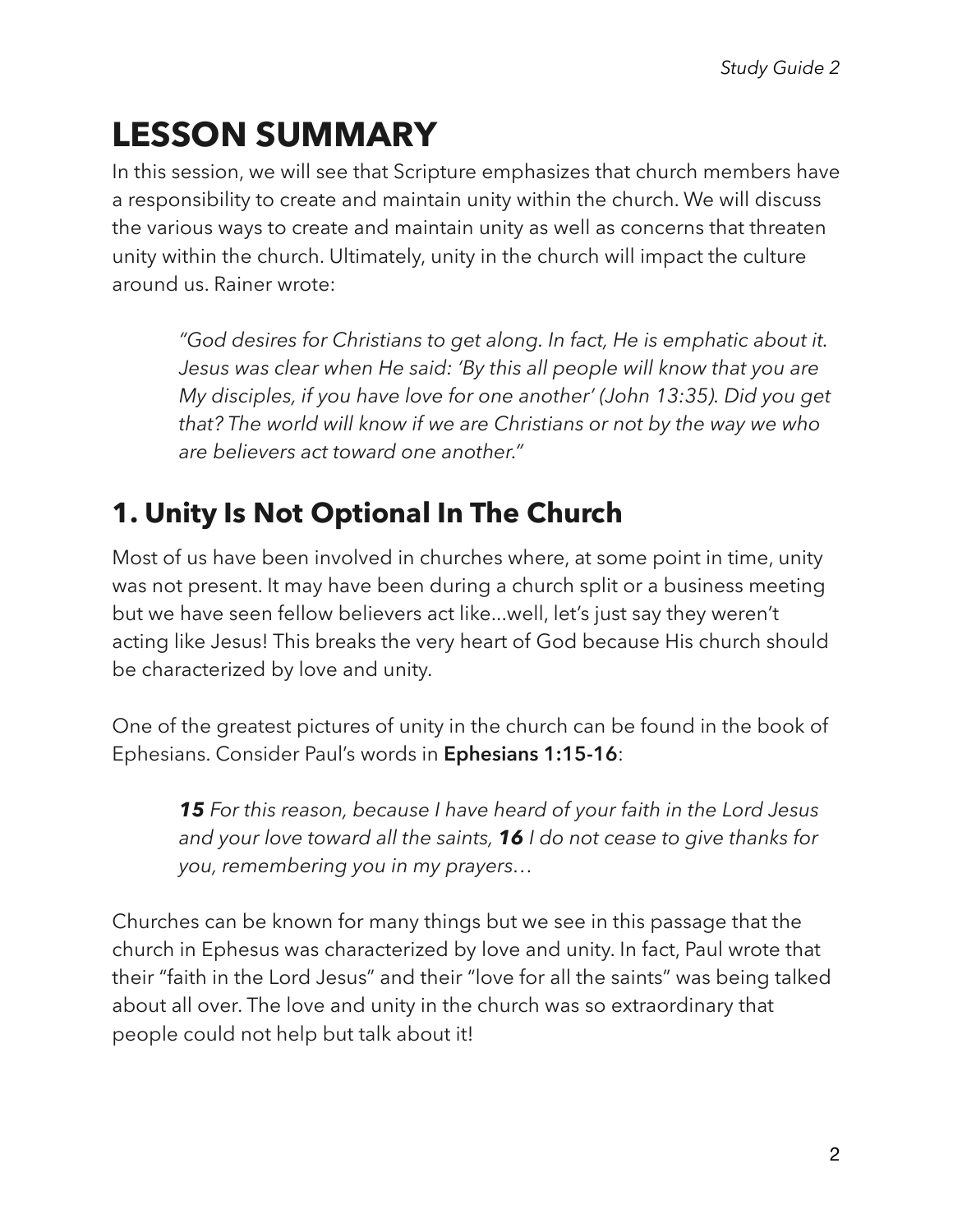### **What is our church known for in our community? What would it take for our community to know that we loved one another and were unified?**

You would think that Paul's praise of these believers would be sufficient to encourage them to continue in love and unity but he emphasized again in **Ephesians 4:1-3** that they needed to continue to pursue unity:

*1 I therefore, a prisoner for the Lord, urge you to walk in a manner worthy of the calling to which you have been called, 2 with all humility and gentleness, with patience, bearing with one another in love, 3 eager to maintain the unity of the Spirit in the bond of peace.* 

Have you ever pursued something with laser-beam focus and unbelievable intensity? That is the picture that Paul paints for the believers in Ephesus here in this text. They had a responsibility to pursue, with great intensity, unity within the church. That is the same responsibility we have today as church members. In Paul's mind this is not an option! Rainer wrote:

*"You have a responsibility as a church member. You are to be a source of unity. You are never to be a divisive force. You are to love your fellow church members unconditionally. And while that doesn't mean you agree with everyone all the time, it does mean you are willing to sacrifice your own preferences to keep unity in the church."*



#### **What can you do to pursue unity in this church? What happens if we don't pursue unity in the church?**

Paul, in his letter to the church in Colossae, gives us a glimpse of what it takes to create unity in the church. He encourages the believers in this church to "put on" something that will lead to unity. In **Colossians 3:14**, Paul wrote:

*14 And above all these put on love, which binds everything together in perfect harmony.*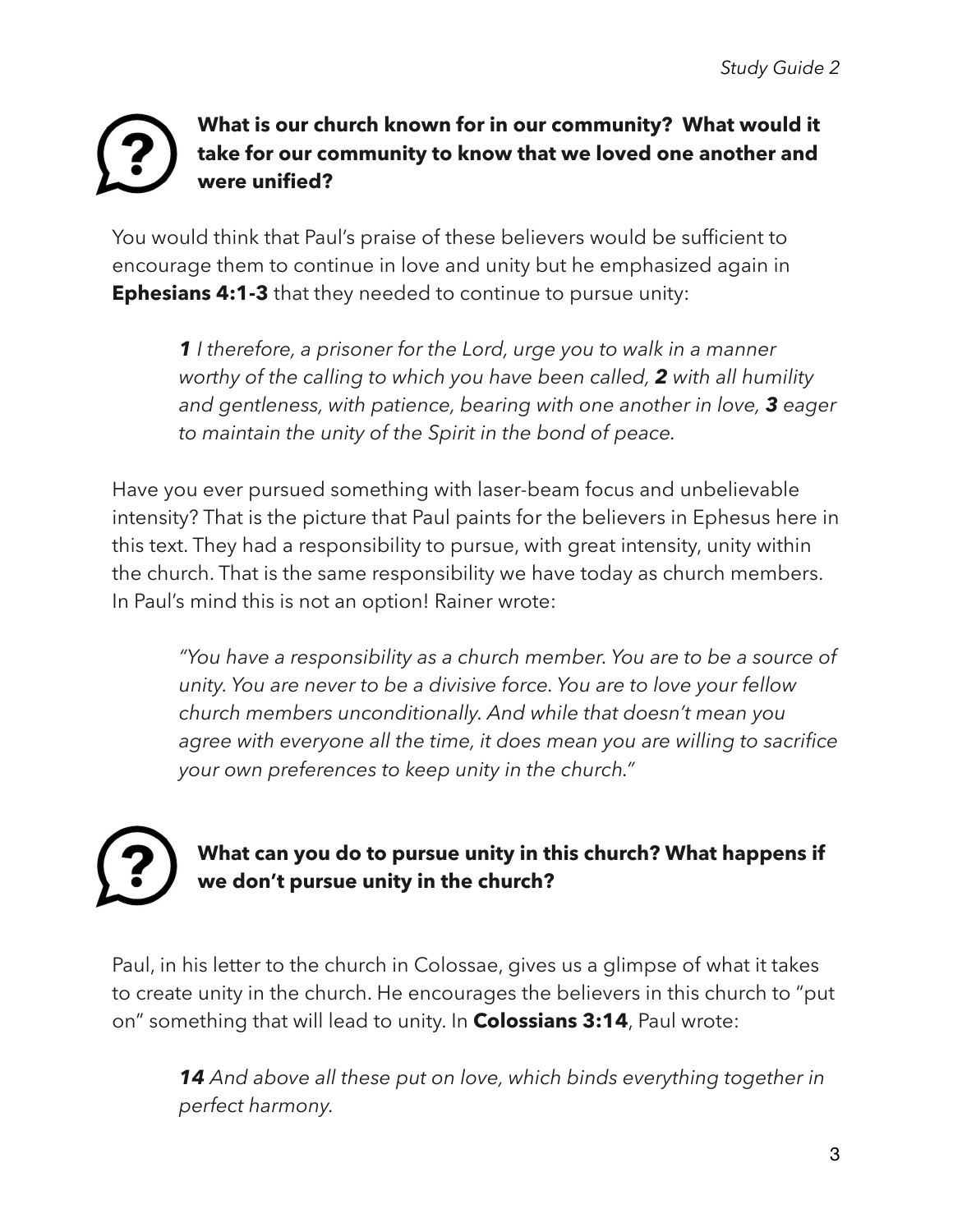We saw in our last session that love serves as the foundation for just about everything in the church. For the church in Corinth, they needed to be reminded that their spiritual gifts were useless without love (1 Cor. 13). For the church in Colossae, they needed to be reminded that unity ("perfect harmony") in the church is only possible when love is present.



**Why do you think love is so important in the church? How can you demonstrate love for other believers in the church and how can that help create unity?** 

### **2. Gossip & Negative Talk Will Destroy Unity In The Church**

It is clear that unity is important in the church but we must be acutely aware of how unity can be destroyed in the church. In the same way that cancer will destroy the physical body, gossip and negative talk will destroy the church if left unchecked. Is gossip really that big of a deal? Consider the various sins Paul outlines in **Romans 1:29-31**:

*29 They were filled with all manner of unrighteousness, evil, covetousness, malice. They are full of envy, murder, strife, deceit, maliciousness. They are gossips,* 

*30 slanderers, haters of God, insolent, haughty, boastful, inventors of evil, disobedient to parents, 31 foolish, faithless, heartless, ruthless. 32 Though they know God's righteous decree that those who practice such things deserve to die, they not only do them but give approval to those who practice them.* 

The context of these verses focuses on what happens when people refuse to worship God as their Creator and instead worship themselves. Paul identifies a pretty nasty list of sins that will characterize people who fail to worship the God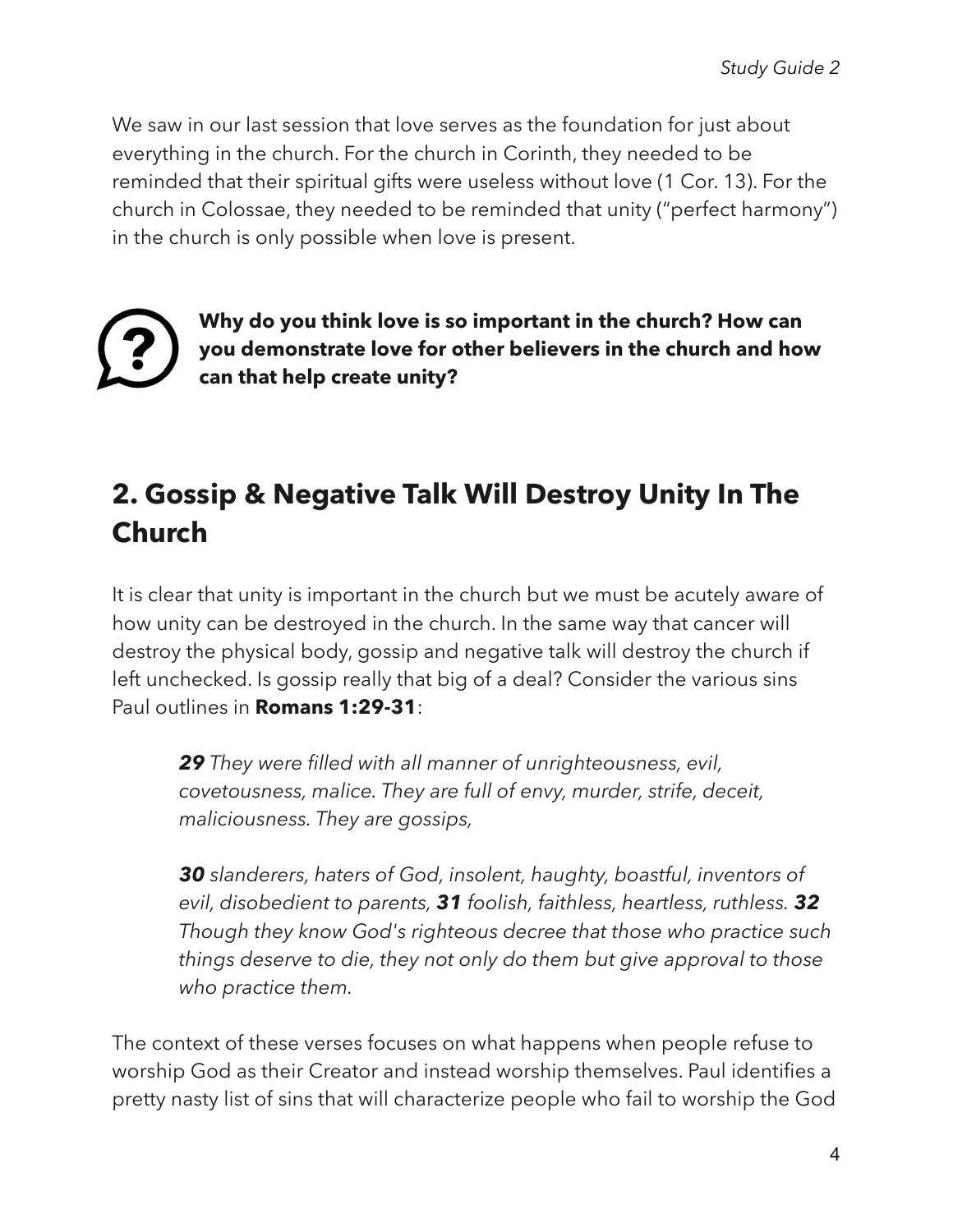as their Creator. We must never lose sight of the seriousness of the sins of gossip and slander! Both will destroy the church if they are not dealt with appropriately.



#### **What is a good definition of gossip? Why is the sin of gossip so damaging in the church?**

Rainer wrote,

*"This chapter is about unity. And few things can destroy the unity of a church like gossip. A unified church is powerful. Gossip tears apart that unity and renders a church powerless."* 

We must deal with the issue of gossip in the church and Rainer offers two helpful responses:

- 1. "Don't be a source of gossip. If you have any doubt whether something is gossip or not, don't mention it. Keep your tongue under control."
- 2. If someone in the church begins to share gossip with you, gently rebuke him or her. You don't have to be harsh in your response to them. Kindly say that you would rather not hear any gossip and you would hope it wouldn't continue to spread."

It is easy to overlook gossip and slander in the church but we must realize the cost of doing nothing. Consider James' words to the believers in **James 3:6**:

*6 And the tongue is a fire, a world of unrighteousness. The tongue is set among our members, staining the whole body, setting on fire the entire course of life, and set on fire by hell.* 

Also, consider Peter's encouragement to his readers in **1 Peter 3:10-11**: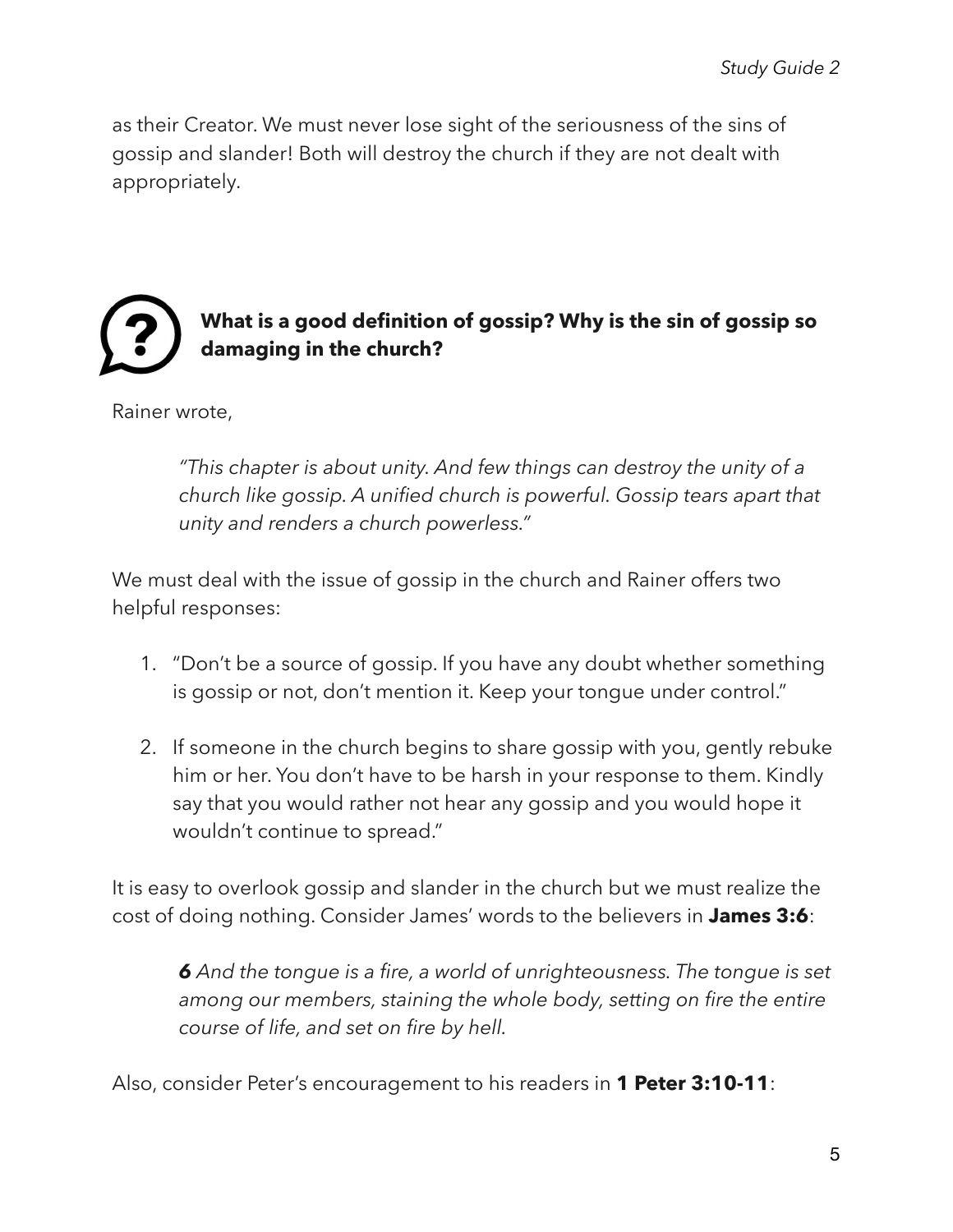*10 For, "Whoever desires to love life and see good days, let him keep his tongue from evil and his lips from speaking deceit; 11 let him turn away from evil and do good; let him seek peace and pursue it."* 



**What happens if gossip is not dealt with in the church? What is the best path to take if someone brings gossip to you in your church?** 

### **3. Forgiveness Will Foster Unity In The Church**

Unity can be destroyed easily by gossip in the church but forgiveness will foster unity in the church. Every person living on this planet has experienced hurt in some capacity. It is even possible that this hurt has come at the hands of fellow believers and even fellow church members. So what does forgiveness have to do with unity in the church? Paul gives us some perspective in **Colossians 3:12-13**:

*12 Put on then, as God's chosen ones, holy and beloved, compassionate hearts, kindness, humility, meekness, and patience, 13 bearing with one another and, if one has a complaint against another, forgiving each other; as the Lord has forgiven you, so you also must forgive.* 

Forgiveness is a central component of believers living in harmony with one another in the local church. In fact, the way we forgive says something about the way we understand our own forgiveness. Jesus said, in Matthew 6:14-15:

*14 For if you forgive others their trespasses, your heavenly Father will also forgive you, 15 but if you do not forgive others their trespasses, neither will your Father forgive your trespasses.* 

According to this verse, it is impossible to have a right relationship with God if we are not willing to forgive others. Forgiveness is so important to Jesus that he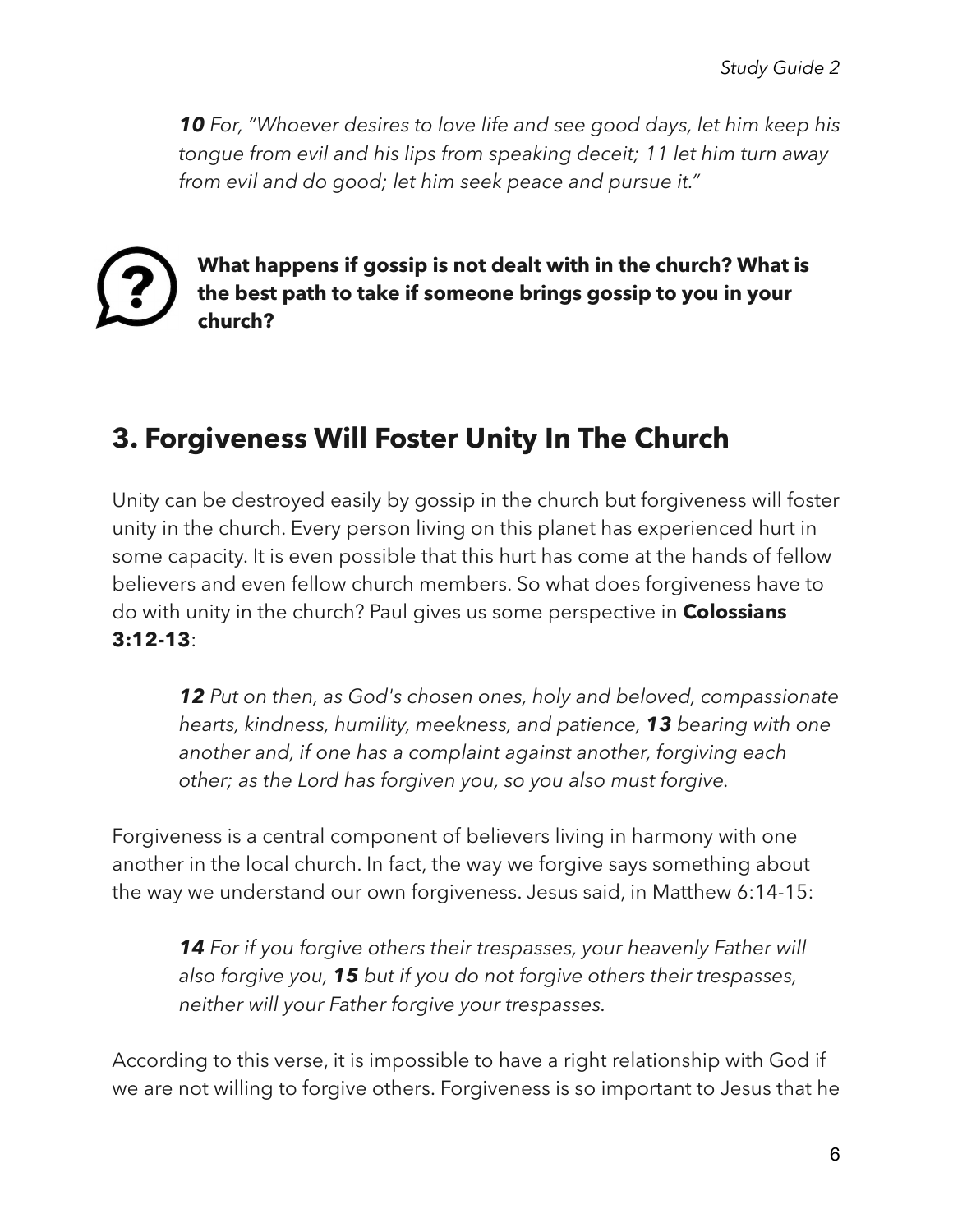tells his disciples that they need to be willing to forgive others without hesitation. They are so bold as to ask him how many times they are to forgive a brother if he sins against them (7 times) and Jesus responds that they are to be willing to forgive this brother 490 times (Matthew 18:22)!



**How is forgiveness related to unity in the local church? What does the Bible say about forgiving one another?** 

Rainer wrote:

*"Each local church is made up of imperfect members and imperfect pastors. We will make mistakes. We will all sin. Yes, we are all hypocrites. Church unity is torn apart when members refuse to forgive, when any member is too prideful to grant forgiveness. Remember, Christ loved us so much that He died on a cross to forgive us. And now, as He has forgiven us, so we must forgive others. It is essential to the unity of your church."* 



**Are you still holding onto an offense against you by a fellow believer? What keeps you from being willing to forgive them?** 

Rainer closes each chapter with a pledge that he asks each church member to sign and date: